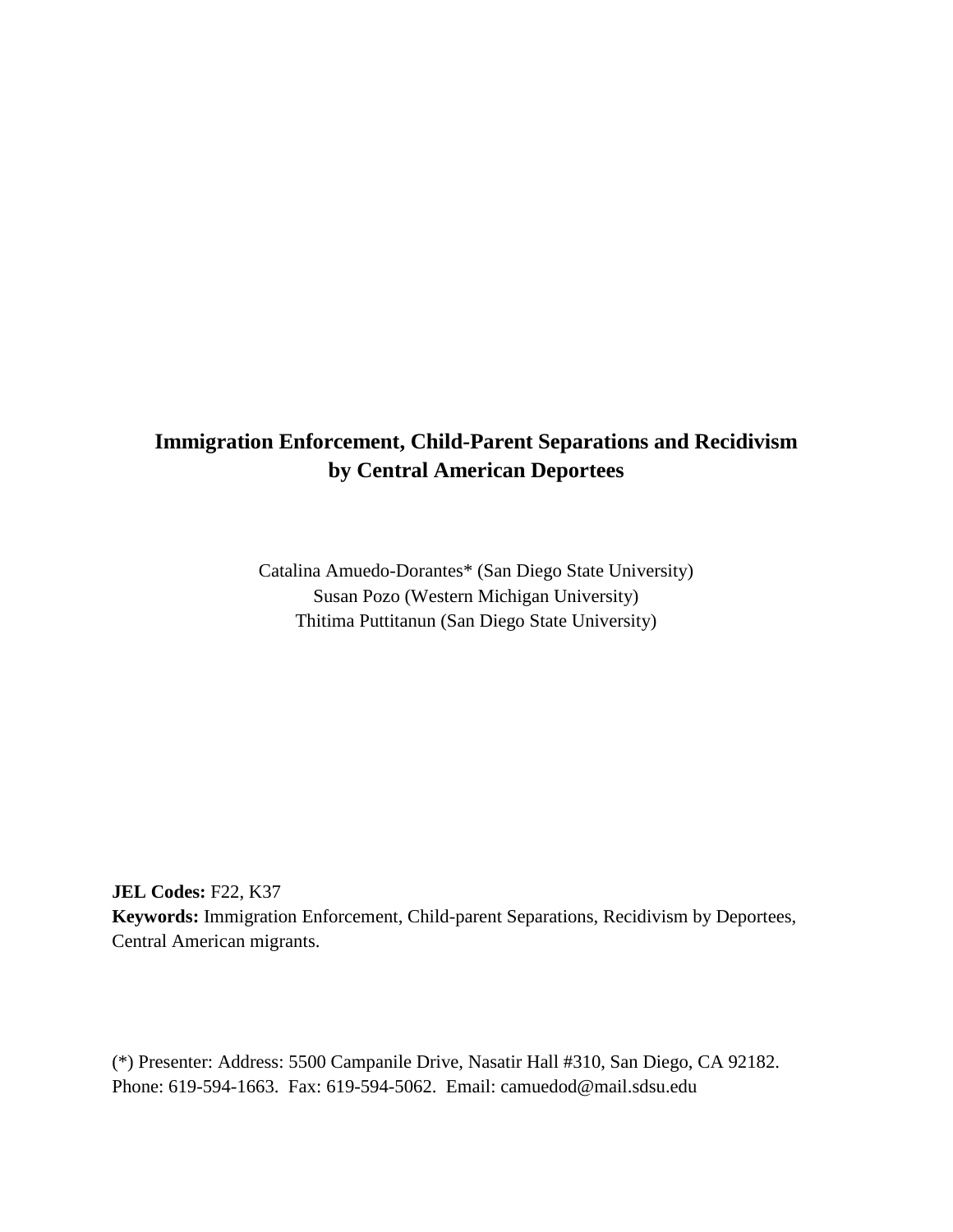## **Long Abstract**

**Background:** According to the U.S. Department of Homeland Security (2014), apprehensions of undocumented immigrants from El Salvador, Guatemala and Honduras have risen from about 94,000 in 2008 to nearly 142,000 in 2012. Over the same period, total annual U.S. deportations of illegal immigrants has fallen (from about 1 million in 2008 to about 0.6 million in 2012), with apprehensions of Mexicans at about half their 2008 level. Clearly there has been a dramatic shift in the origin of illegal border crossers from Mexico to areas south.

Concurrent with the shift in the origin of the deported, immigration scholars have expressed increased concern about the impact of U.S. immigration policy on the family—in particular the rising number of family separations thought to be the result of harsher enforcement policies. In this work, we explore this phenomenon by focusing on the impact of child-parent separations on the effectiveness of current illegal immigration deterrent policies on Salvadorian, Guatemalan and Honduran deportees. First, we examine how tighter border and interior enforcement is impacting child-parent separations. Have more stringent enforcement policies increased family separations and, if so, to what extent? Subsequently, we explore how leaving children behind might reduce the deterrence effect of increased enforcement. Are deported immigrants who are separated from their children more likely to attempt a new illegal crossing? And, if they are, does the family separation impact counter the potential deterrence effect of increased enforcement?

We find that the deterrent effect of increased border and interior enforcement policies is wiped away by the pull of the children left behind. Understandably, parents who are forcibly separated from their children have every intention to attempt an illegal crossing once again.

**Data:** To address the aforementioned questions, we use the *Encuesta Sobre Migración en la Frontera Sur de México* (EMIF SUR) –which stands for *Survey on Migration at the Southern Mexican Border*. The EMIF SUR is a migration survey conducted by El Colegio de la Frontera (COLEF) with the support of multiple governmental organizations and the Consejo Nacional de Ciencia y Tecnología (Conacyt) along the Mexico southern border. We use data from the 2008 through 2013 waves and exploit the module that interviews individuals that have been deported from the United States and returned by air (by U.S. immigration authorities) to Guatemala, Honduras and El Salvador (*Migrantes devueltos por autoridades Estadounidenses al aereopuerto de Honduras/Guatemala/El Salvador*). This module is highly representative of the overall population of unauthorized Guatemalan, Honduran and Salvadorian immigrants apprehended in the United States and returned to their home countries.

Our sample consists of a total of 24,883 persons interviewed upon arrival to their home country by trained interviewers employed by COLEF. They are asked about demographic and family characteristics, details about their travel from Honduras/Guatemala/El Salvador to the United States, their current and prior migration experiences, the circumstances surrounding their apprehension and deportation and their expectations concerning future crossings into the United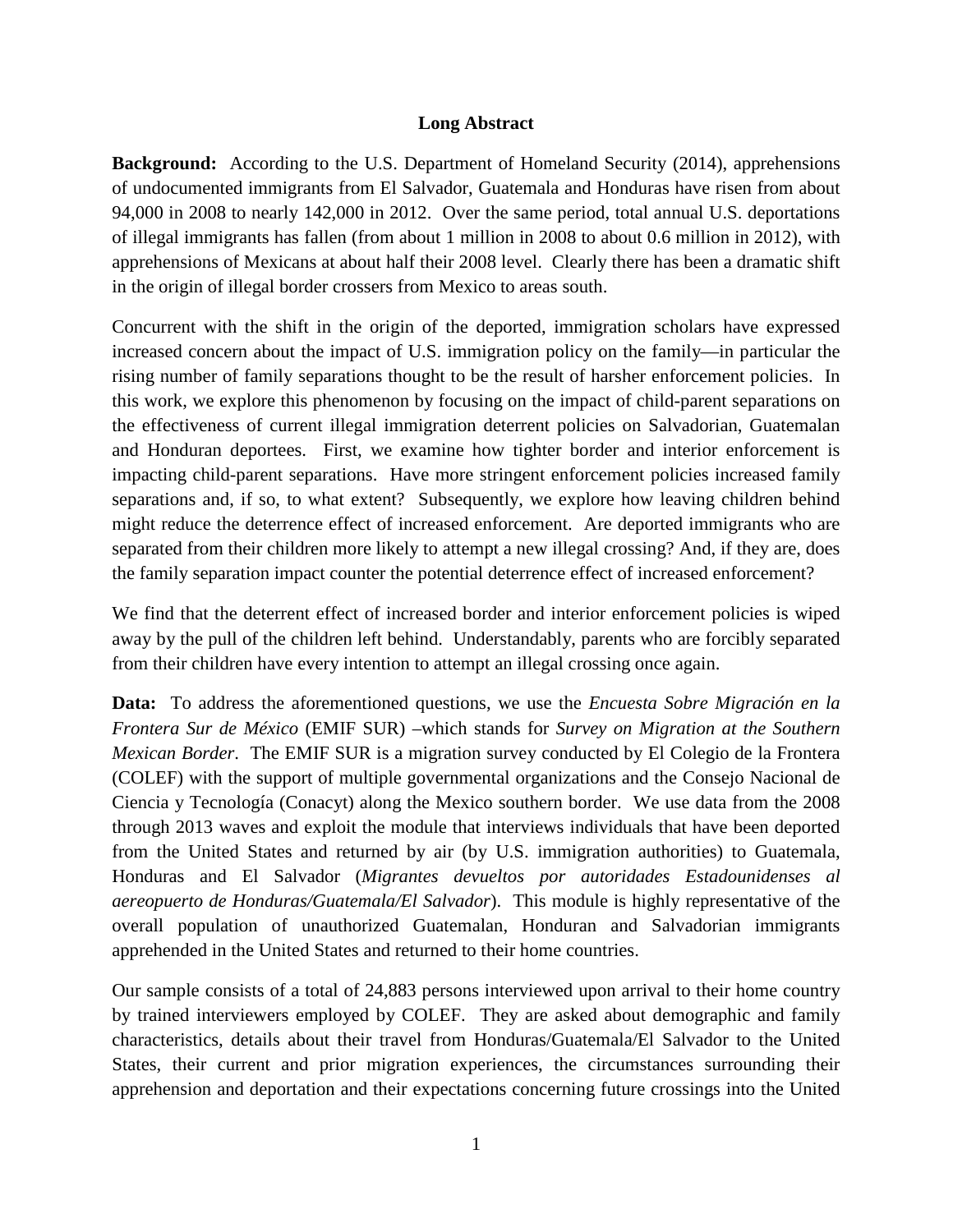States. Descriptive statistics for a few characteristics of deportees in our sample are displayed in Table 1.

| <b>Characteristics</b> | <b>Border Crossing Deportees</b> | Deportees Apprehended in the Interior |
|------------------------|----------------------------------|---------------------------------------|
| Male                   | 0.90                             | 0.93                                  |
| Age                    | 27.13                            | 29.6                                  |
| Left children behind   | 0.039                            | 0.174                                 |
| No education           | 0.08                             | 0.05                                  |
| Primary                | 0.53                             | 0.44                                  |
| Secondary              | 0.21                             | 0.29                                  |
| Baccalaureate          | 0.15                             | 0.19                                  |
| University             | 0.02                             | 0.02                                  |
| Used coyote            | 0.57                             | 0.58                                  |
| Days in U.S. last      | 90.4                             | 1559                                  |
| Total crossings        | 1.4                              | 1.3                                   |
| Total deportations     | 0.25                             | 0.67                                  |
| <b>Observations</b>    | 3,648                            | 21,235                                |

## **Table 1: Descriptive Statistics**

About 15 percent of the total sample was apprehended at the U.S.-Mexico border, while 85 percent of this sample was detained in the interior of the United States. Nearly 4 percent of those apprehended while crossing indicate having a child younger than 15 years of age in the United States. That share is significantly higher (17.4 percent) for those apprehended after having successfully crossed the border. The difference might be related to the duration of their migration spell, which is an average of 3 months for those apprehended while crossing versus 4.3 years for those apprehended in the interior.

**Methodology**: Our **first aim** is to learn about the impact of increased border and interior enforcement on family separations. To accomplish this aim, we utilize individual level data on deportees and compare changes in the extent of parent-child separations –as captured by reporting leaving a child younger than 15 years of age in the United States – in *treated* vs. *control* Border Patrol sectors or U.S. states *pre* -vs. *post-* implementation of increased border/interior enforcement. The analysis is performed separately for those apprehended while crossing the border and those apprehended in the interior. Our benchmark model is given by:

(1) 
$$
Y_{ist} = \alpha_0 + \alpha_1 Enforcement_{st} + X_{ist} \gamma + \delta_s + \varphi_t + \delta_s t + \varepsilon_{ist}, \quad \varepsilon_{ist} \sim N(0,1)
$$

where: *i*=1, …, *n* individuals, *s*=Border Patrol sector or U.S. state where they were apprehended, and  $t$ =(month, year).  $Y_{\text{int}}$  equals 1 if the *i*th deported migrant, who last migrated in time *t* and was apprehended in Border Patrol sector or U.S. state *s*, indicates leaving a child behind. *Enforcement<sub>st</sub>* is a dummy variable equal to 1 if the migrant was apprehended in a Border Patrol sector or U.S. state with increased enforcement. Enhanced *border* enforcement is captured by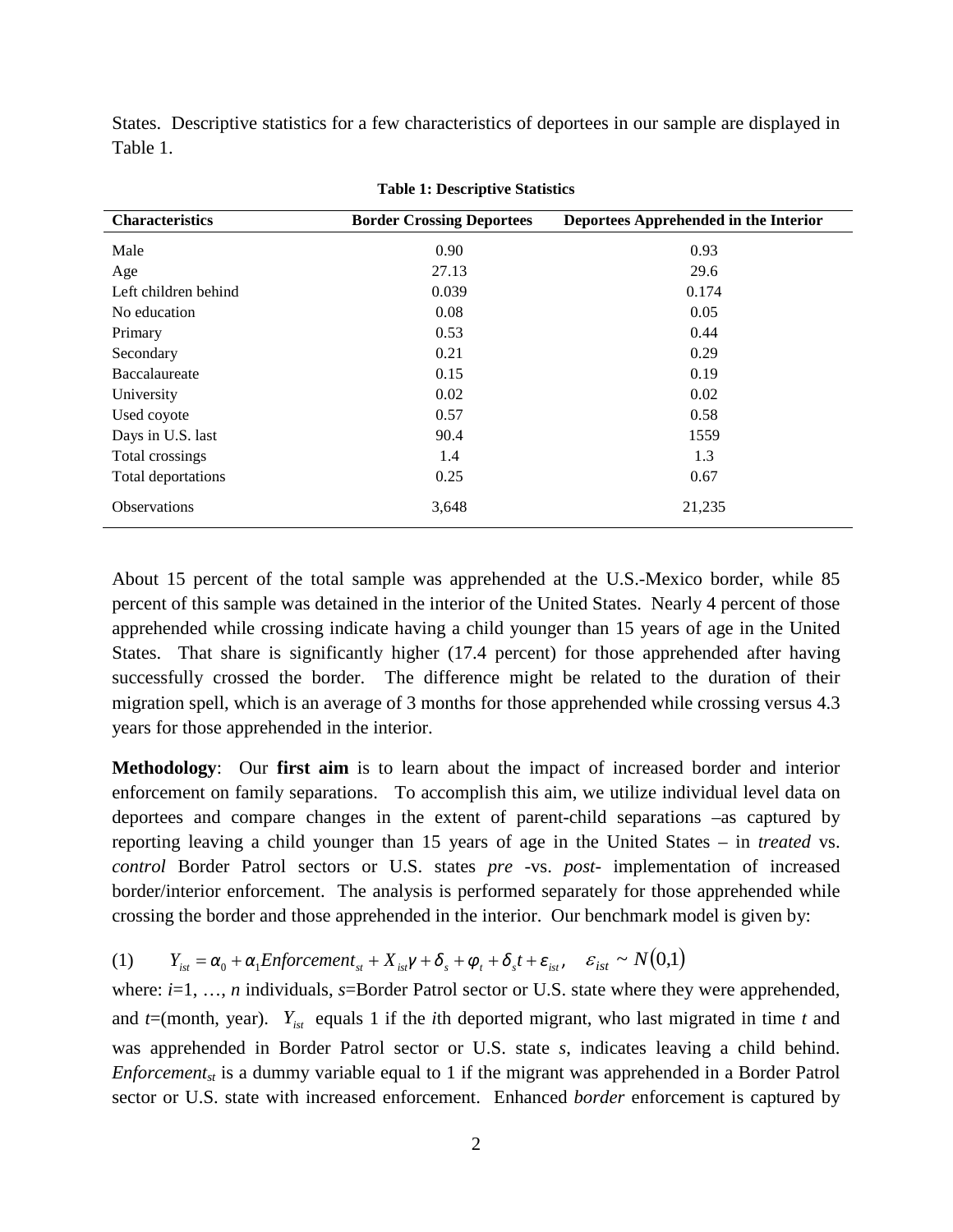the progressive implementation by various Border Patrol sectors of Operation Streamline, which implemented a "Zero Tolerance Policy" that implied that *all* illegal immigrants were subject to criminal prosecution. Increased *interior* enforcement is measured by the implementation of a range of state-level and local-level measures. Among the state-level measures, we consider omnibus immigration laws (like SB1070 in Arizona) and 287(g) agreements between Immigration Customs Enforcement (ICE) and state police –both designed with the purpose of identifying and removing undocumented immigrants. The local-level measures include 287(g) agreements between ICE and local police, as well as Secure Communities –a program designed to take over the  $287(g)$  agreements. Just as the  $287(g)$  agreements, Secure Communities involves the cooperation of local police with ICE in order to identify and remove undocumented immigrants. The vector *X* includes individual level characteristics traditionally incorporated when modeling migration experiences and decisions. Additionally, equation (1) includes a series of Border Patrol sector or U.S. state fixed-effects, time fixed-effects and Border Patrol sector/U.S. state-time trends in order to capture fixed and time-varying regional and macroeconomic factors affecting our outcomes. Border Patrol sector and U.S. state fixed-effects can help capture time invariant geographic characteristics, such as a political environment hostile to immigration –a trait potentially related to the extent of parent-child separations, or the presence of networks in specific crossing points –a trait that can lower migration costs and increase the intent to return to the United States. Time fixed-effects, are also incorporated in the model. They help account for economy-wide shocks that could impact the likelihood of such separations by affecting investments in police training or the probability of indicating a desire to return to the United States in the future given the economic climate. Finally, the inclusion of Border Patrol sector or U.S. state-specific time trends addresses a key identification assumption in the analysis described above –namely the existence of similar pre-treatment trends in *treated* and *control* Border Patrol sectors or U.S. states.

Our **second aim** is to understand how, in turn, parent-child separations impact deportees' reported intent to commit recidivism (attempt a new crossing into the U.S.) in the short- and long-run, as well as to gauge whether or not that impact counteracts the deterrence effect of increased enforcement itself. To that end, we estimate an equation similar to equation (1) above, where our dependent variable indicates deportees' reported intent to return to the United States in the next 30 days or ever. However, unlike equation (1), the new model also contains information on whether the migrant reported having left a child younger than 15 years of age in the United States.

(2) 
$$
Y_{ist} = \alpha_0 + \alpha_1 Enforcement_{st} + \alpha_2 Child \text{ Left Behind}_{ist} + X_{ist} \gamma + \delta_s + \varphi_t + \delta_s t + \varepsilon_{ist},
$$
  
 $\varepsilon_{ist} \sim N(0,1)$ 

**Preliminary Findings:** Increased interior enforcement of immigration statues has resulted in a dramatic increase in the likelihood of parent-child separations. Increased border enforcement